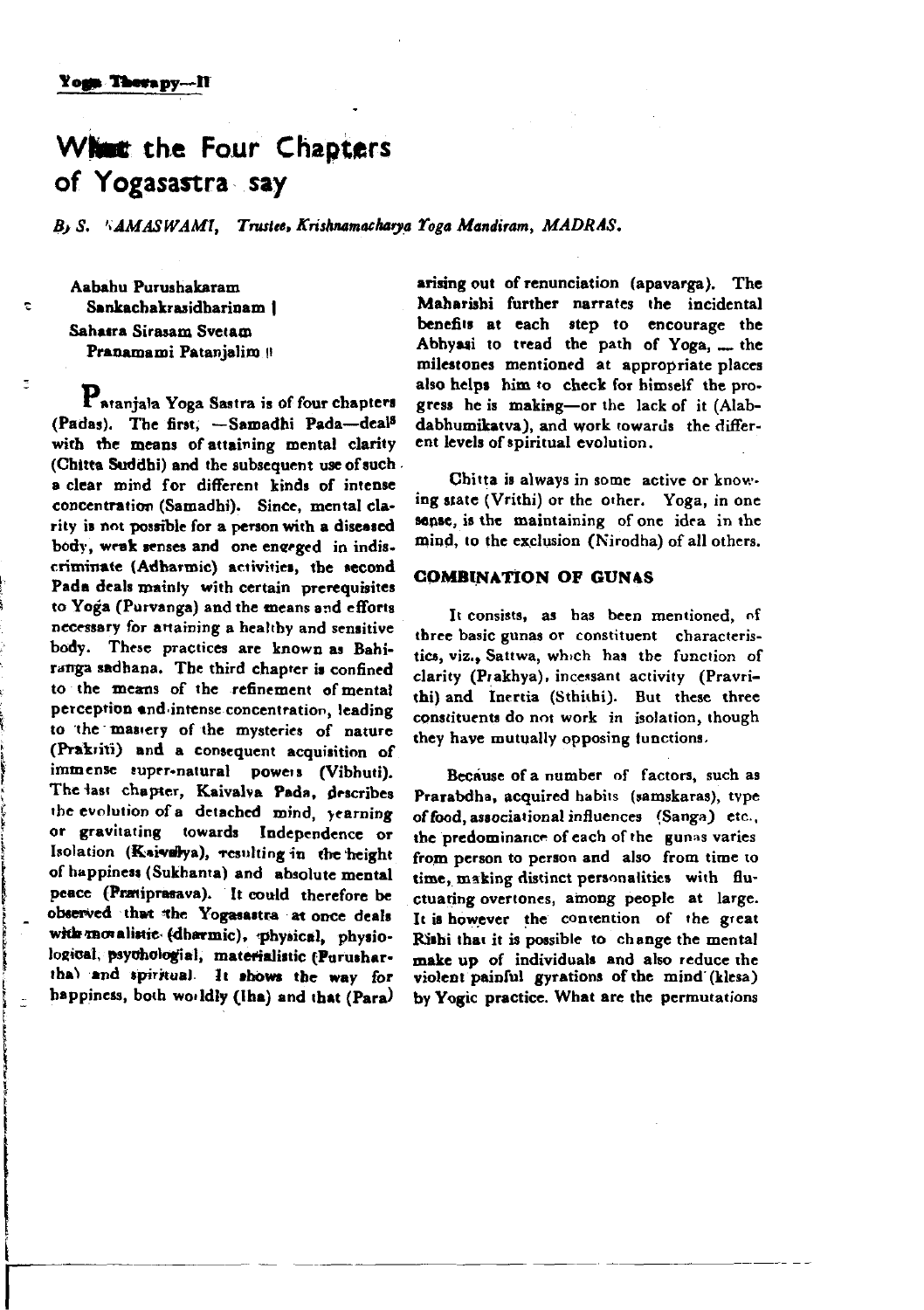and combinations of gunas and human personnality?

According to Vyasa. when Chitta is primarily constituted by purity (Sattwa), but influenced equally by Rajas and Tamas, such a person tends towards the acquisition of power, prestige, property and pleasurable experiences through the senses. It is because of this opposing characteristics of Raias and Tamas, resulting in continuous distraction-a distraction which prevents his mind from contemplating on pnre self or Ishwara one gets occasionally withdrawn, but is repeatedly addicted to power (Aiswarya) or objects of senses (Vishaya).

## WHEN THE MIND BECOMES PURE

If on the other hand, he is predominently influenced by Tamas alone. again caused by inborn traits (Prarabda), food and association, he is inclined towards corruption or unlawful acts (Adharma), suffers from confusion and ignorance (Agnana), infatuation (Avairagya), weakness and a disbelief in everything beyond the impure sensual perception-such as Purusha or the cosmic entity, Iswara. When however, by the practice of Yoga with the Niyamas, if the veil of Tamas (Tamovavaranam) is methodically reduced, and only a trace of Rajas remains as an influence, such a Sathwic person acquires a high degree of mental clarity, and consequently tends to. wards order and virtue (Dharma), wisdom (gnana), Vairagya progressive (detachment) and supreme power (Aiswarva). Then, even as the trace of Rajas is removed by further practice of contemplation (Autharanga sadhana), the Chitta becomes pure (Sattwic), realizes the distinction between Intellect (Budhi) and pure intelligence principle (Purusha). His mind becomes so sharp (Kusala) that by directing his mental energies, he gets a thorough understanding of every and all

aspects of Prakriti-if he so desires. This stage is called the Dharma Megha-a mind full of order-and his understanding of everything is absolutely true (Rtambhara) Pragna) and



hence uncontradicted. He realizes directly that the self (Atman) has a nonchanging character (Aparinamitwa), has the power of pure consciousness alone (Drisimatra), uncontaminated by various mental presentations; unrestricted in its understanding (Anantha) and is different from his own Sattwic mind. This is distinctive knowledge (Vivekakyati) the highest realisation of a knowing mind. But when even this realisation or knowledge (Pragna)—which is still an experience of the mind-is excluded by the Chitta. it is called Nirbija Samadhi as there is nothing to understand or realize (Asampragnatham). In that state, the Chitta just remains dormant with the constituent gunas in an unmanifest stage (Pratiprsava) and the Atman stavs put as it were in its true 10rm, transcending time and the cycle of birth and death both physical and psychologial. Yogis, Rishis, Vedantins go into ecstacy, trying to cexplain this Nirodha Samadhi and could only say it is indescribable and cannot be comprehended by an ordinary mind. It is true that Nirbija Samadhi may be an ideal, but it is a logial conclusion of the progression of Yogic sadhana. The primary benefit of Yogasadhana is uncontradicted knowledge (Pragna) and the incidental benefit is the corresponding reduction in physical and mental afflictions (Klesa).

#### YOGABHYASIS - TWO CLASSES

As mentioned earlier, those engaged in the practice of Yoga can be classified into two -those carnest to get into the path of Yoga (Yogarurukshu) and those who are already in the path of Yoga (Yogarudha) - which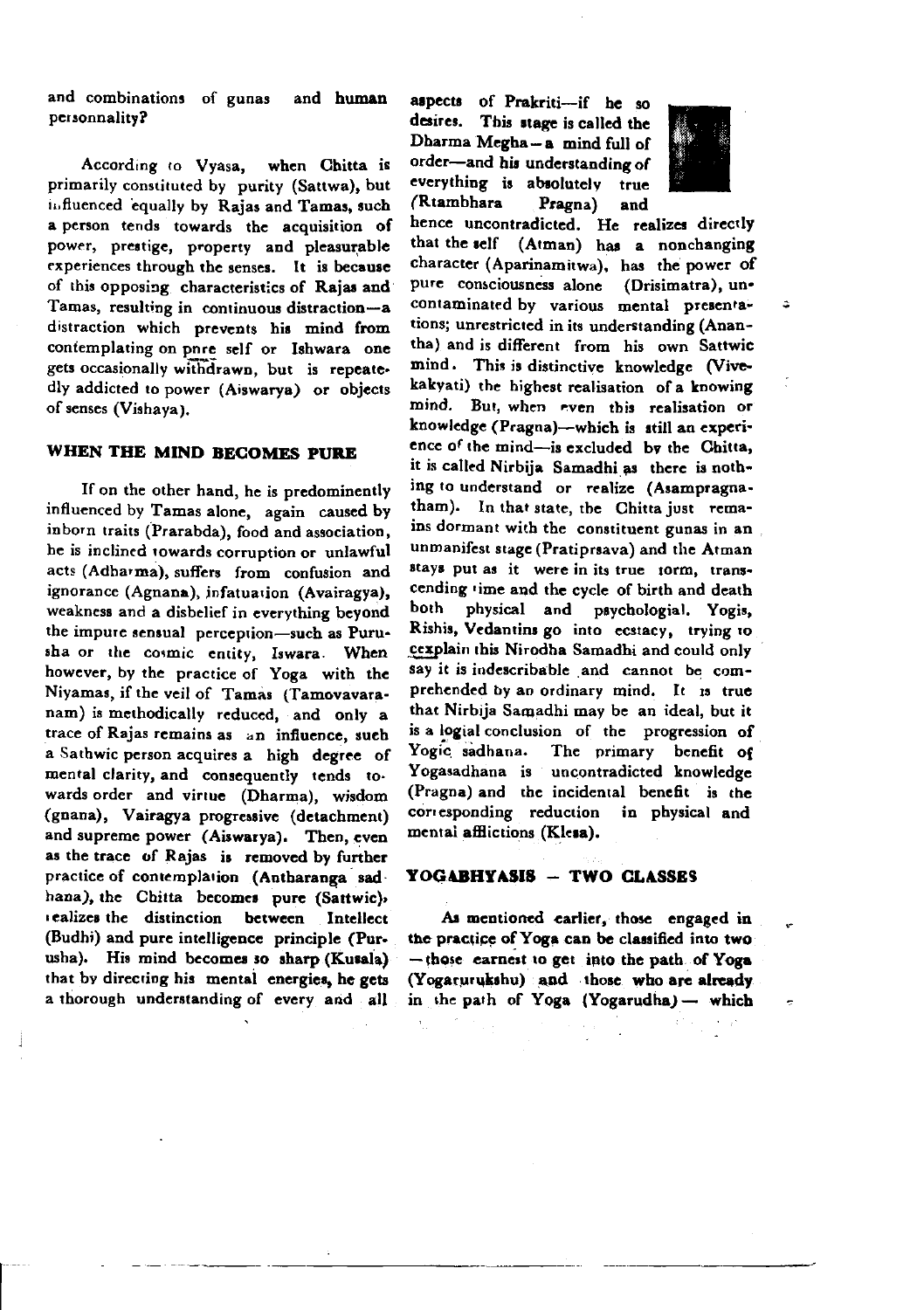category of people have a balanced mind (Samahita Chitta) and as such are fit for Samadhi. However even they can attain samadhi only by Antarangasadhana, or the practice of one-point-dness (Ekagra). To facilitate them, Patanjali advocates specific Yogic practices on one distinct principle (Ekatatwabhyasa), suggested by the Sastras for eleansing the mind.

(1) The attitude one should develop towards all others is taken up first. Since a Yogi is after self-realisation, he should develop a mind which is not distracted by attitudes of others towards him or among themselves. Thus it is prescribed that he should develop a spirit of friendliness (Maitri) towards those that are contented and happy (Sukhi). Then there are those who suffer (Dukka) from the three kinds of affictions (Taapatrya) and he would have extreme compassion (Karuna) for them. Towards those who tread the path of **virtue** (Punya) engaged in prescribed duties and selfless service, he extends a spirit of goodwill and appreciation (Mudita). But towards the majority who are influenced by Tamas - those that are steeped in vice,  $$ he will be indifferent (Upeksha) -an indifference arising out of benovelence. This attitudinal change in a Yogabhyasi, gives rise to an untainted virtuous mind. And a purified mind thus becomes one-pointed and eventually attains serenity.

> Maitri Karuna Mudita Upekshanam Sukha Dukka Punya Apunyanam Bhavanatas Chittapresadanam

## TO CALM THE MIND

(2) Yoga these days is much associated with Asanas and Pranayama. Patanjali suggests a special Pranayama for the calming of an agitated mind. Here the one object of contemplation is Prana itself. In this practice the emphasis is on breath control, especially, long inhalation (Prachardhana) and retention after exhalation (Vidharana). This practice that can be attempted by many, however, requires proper guidance and consistency. An awarenes of Prana movement (sanchara) is necessary.

Prachardhana Vidharanabhyam Va Pranasya ||

### TO GET MENTAL FIXITY

(3) There is vet another one called Vishayavati Pravrithi. It is common knowledge that objects are 'perceived' by the senses-they are felt, smelt, seen, heard and tasted. However, without the objects, it has been found that Yogis could get the various sensations-of a higher order-by Samyama on specific centres or places in the body, from where the sensations arise. It is postible, under proper guidance, to focuss attention on these specific centres to get mental fixity. Nasagra or beginning of nose is the spot from where smell is believed to originate. Similarly one can direct attention to the middle of the eyrebrows (Brumadhya)-the centre of sight, which practice, called Rupa Pravrithi is necessary for meditation of devotees on Paradevatas. When such "one-pointed attention leads to intense concentration, the sensations one gets are superior and are out of the ordinary (Divya),

Vishayavati va Pravritirutpanna Manasasthithi Nıbandhini ||

(4) Another practice calls for attention on the principle of light (Jyotis), called Ivotishmati Vrithi. It is the realization of Yogis that all higher and divine experiences take place in the region of the heart (Hridava). It is said that the heart-lotus (Hridayakamala), normally is closed and looks suspended but luminous-as vividly described in Prushasuktha.

Padmakosa pradikasam Hridayam cha Abhayadho Mukham \